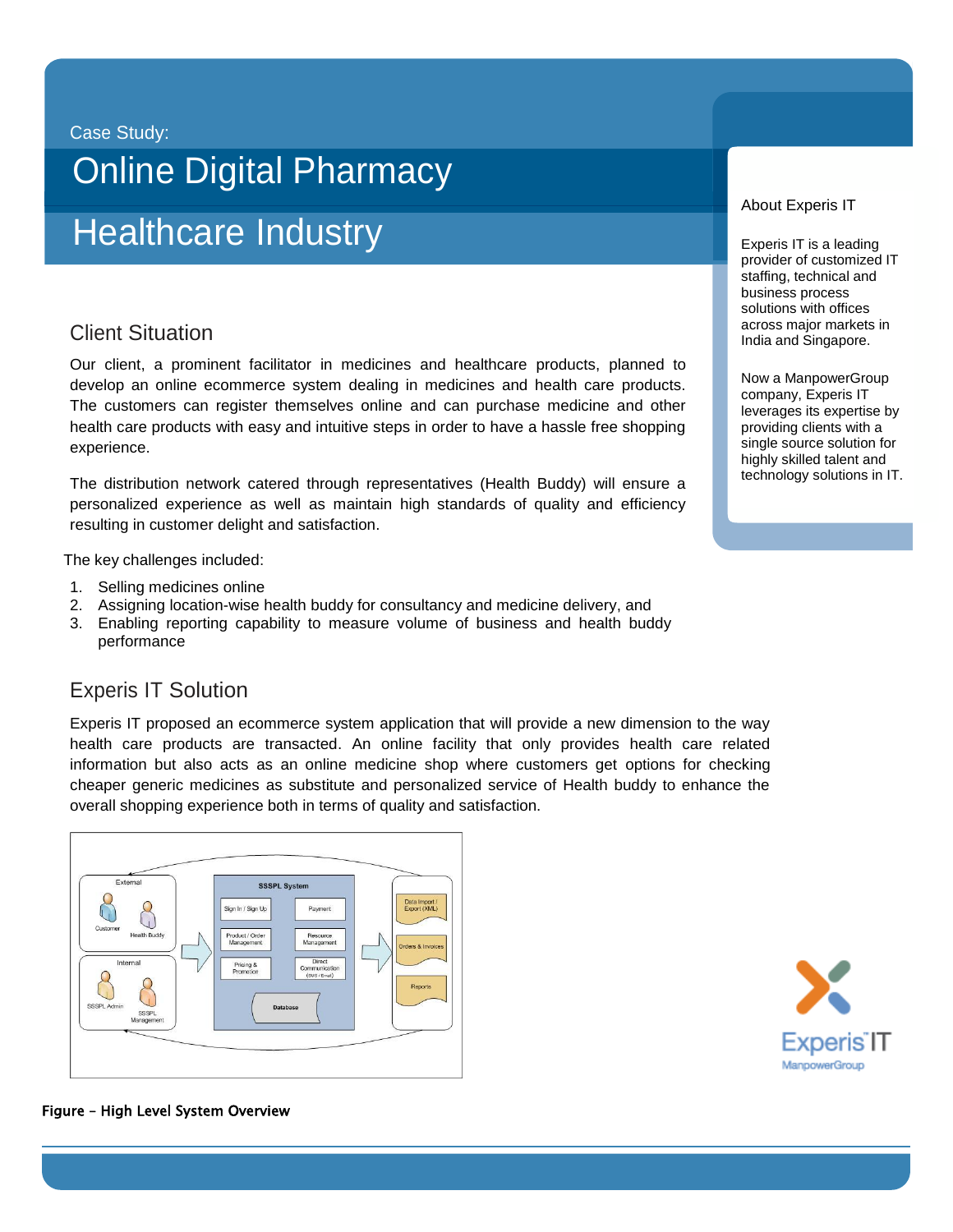#### **Solutions Overview**

The application will be designed to follow a layered architecture approach so that each logical layer would be loosely coupled in order to provide greater flexibility and incorporating on demand business requirements.